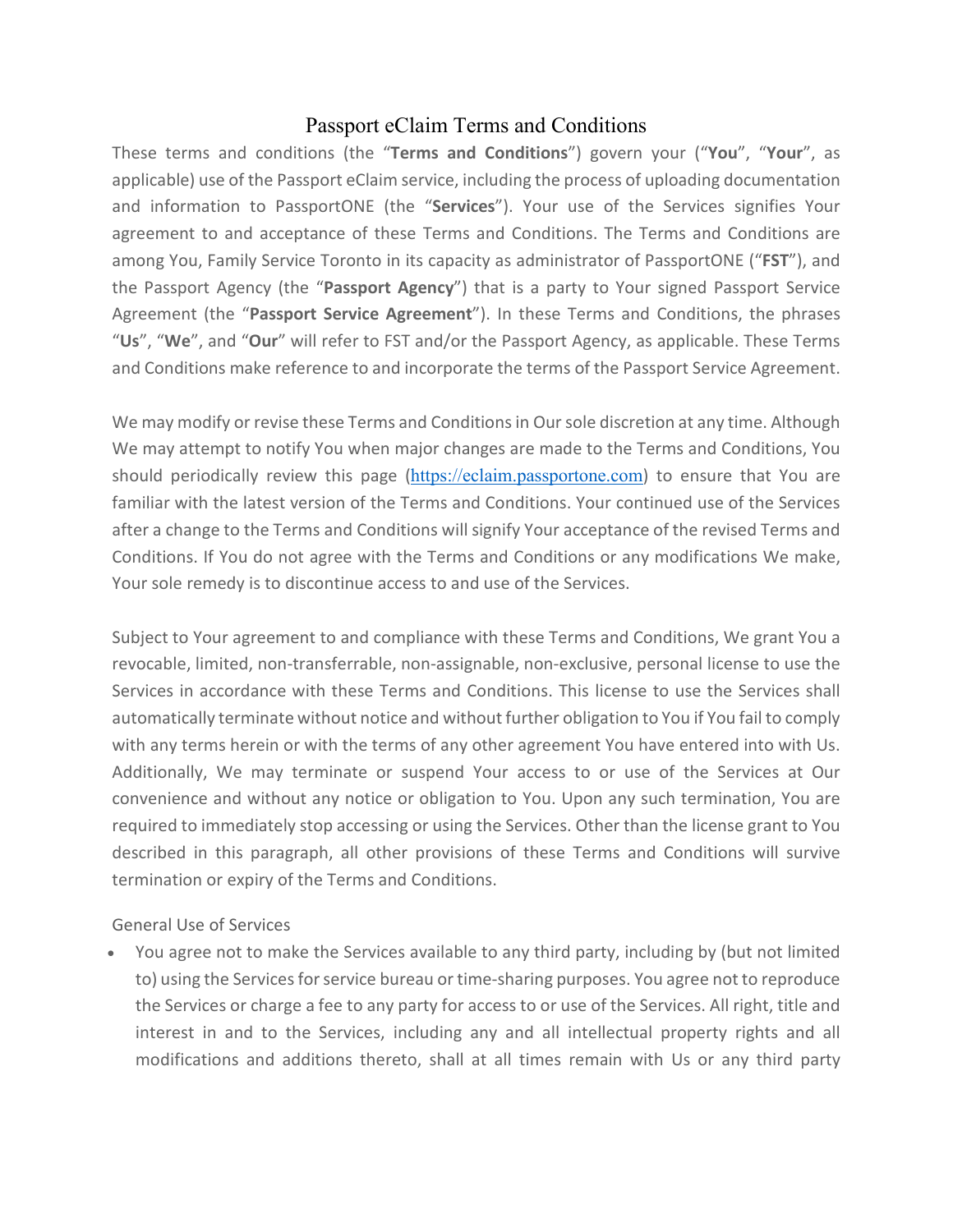from/to whom We have licensed or procured software, technology or other elements of the Services.

- In using the Services, We may provide You with login credentials. Your login credentials are solely for Your own use. You are responsible for the security of Your login credentials. You shall keep Your login credentials confidential and will not assign, transfer, sublicense, or otherwise make available Your login credentials to any third party. You are responsible for any actions or activities that occur using Your login credentials, whether or not You have authorized or are knowledgeable of such actions or activities. You will not use login credentials belonging to anyone else.
- You agree that the Services are to be provided "as-is", "with all faults", and "as available" without any representations, warranties, conditions, or guarantees of any kind. To the fullest extent permissible pursuant to applicable law, We disclaim all warranties of any kind, whether express or implied, oral or written, legal or statutory, or arising from course of dealing or usage of trade, including with respect to merchantability, merchantable quality, quality or fitness for a particular purpose, availability, or non-infringement. Your use of the Services is at Your own risk. We do not guarantee that We will continue offering the Services and We may stop offering or limit or restrict access to the Services at any time. We cannot guarantee that the security measures We have employed will never be defeated or compromised. Accordingly, to the fullest extent permitted by applicable law, You acknowledge and agree that We are not responsible or liable for any unauthorized or third party hacking, access, use, alteration, or disclosure of Your information, personal information, or login credentials.
- You agree to use the Services only for lawful purposes. You also agree to comply with the MCCSS Passport Program Guidelines, the Passport Service Agreement, and any other instructions, guidelines, or rules made available by Us. You will not use the Services for unauthorized copying, duplication, distribution, display, or modification of any material or information protected by copyright or trademark or otherwise lawfully restricted. You will not use the Services for any purpose that is contrary to applicable laws or which is a nuisance. You agree not to transmit or upload any material that: (a) is fraudulent, deceptive, unwanted, threatening, abusive, obscene, discriminatory (including, without limitation, "hate" literature directed at any identifiable group); (b) infringes, violates, or misappropriates any rights (including intellectual property and privacy rights) of any third party; (c) impersonates any other person; or (d) contravenes or violates any law. You agree not to misuse, abuse, harm, interfere with, or disrupt the Services (such as by uploading any viruses to the Services) or degrade or circumvent the security of the Services. For any material or information You upload or provide through the Services, You represent and warrant that You are authorized to do so.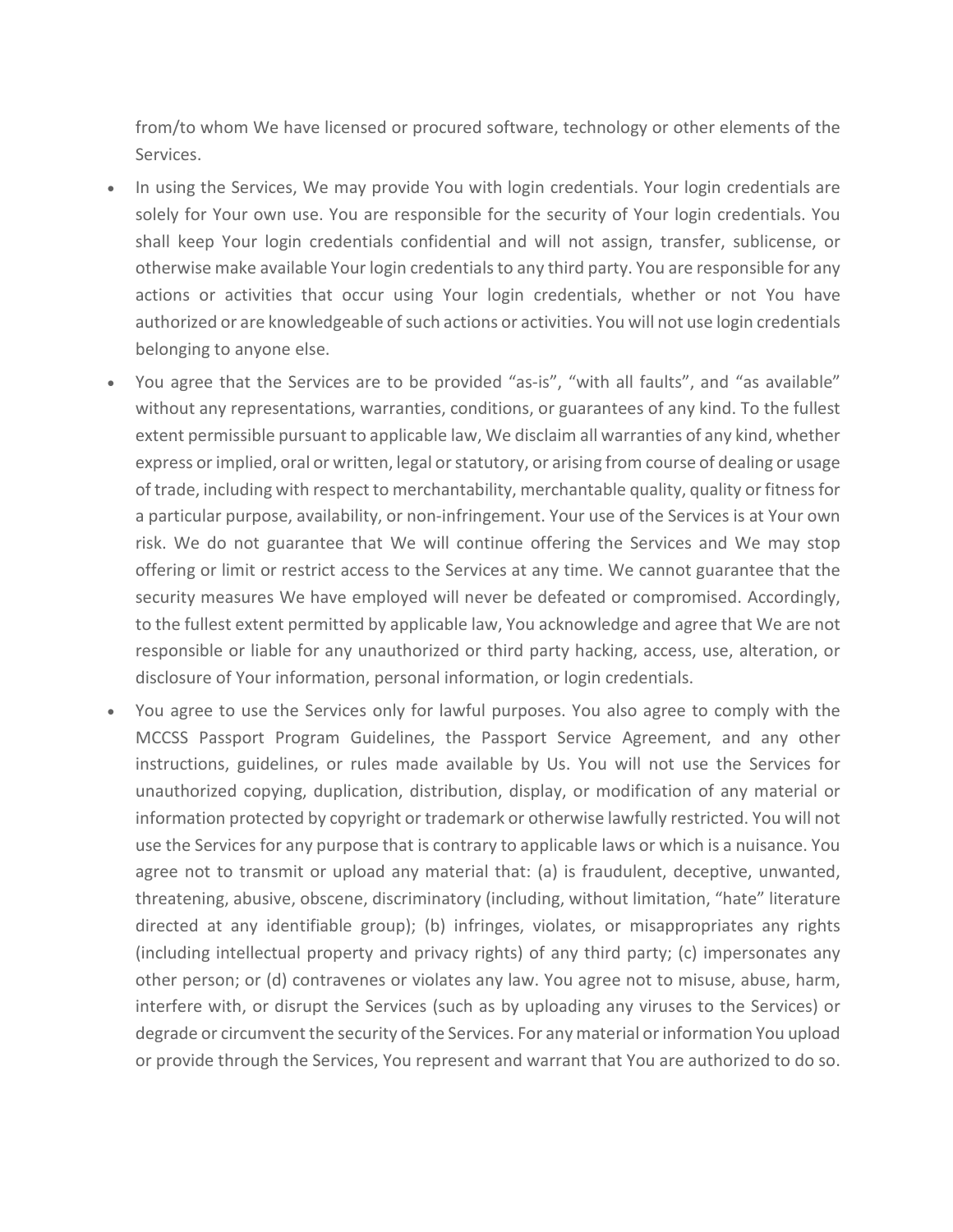The Services may contain links or references to third party internet sites (<https://get.adobe.com/reader/>). Linked Sites are not under Our control and We are not responsible for the content or availability of any Linked Site. Linked Sites are provided to You only as a convenience, and the inclusion of any Linked Site does not imply that We endorse the Linked Site or have any association with its operators. You are solely responsible for Your use of any Linked Site and Your agreement and compliance with any associated terms or policies of such Linked Sites.

- A waiver (such as an agreement that certain parts of these Terms and Conditions do not apply) by Us of any term of these Terms and Conditions will not be deemed a waiver of the term for the future, or of any subsequent breach of such term. Our failure to enforce any right or provision of these Terms and Conditions will not be considered a waiver of those rights. No partial exercise by Us of any right or remedy under these Terms and Conditions will preclude any further exercise of such right or remedy.
- The invalidity or unenforceability of any provision of these Terms and Conditions will not affect the validity or enforceability of any other provision. Such invalid or unenforceable provision shall be deemed to be severed from these Terms and Conditions and the Terms and Conditions shall be construed as if such provision was never inserted into it.

## Privacy

- Personal information You provide when You access or use the Service will be collected, used and disclosed in accordance with the Passport Service Agreement.
- We collect activity information when You access or use the Service through cookies and web beacons. Activity information does not directly identify You but can be linked to a computer or device. We collect activity information to enhance and optimize the Service.
- We collect anonymous information that does not identify You or your computer or device for statistical analysis for product enhancement purposes.
- You hereby grant Us a perpetual, transferrable, sublicensable, assignable, fully paid-up, royalty-free license, subject to applicable privacy laws and the Passport Service Agreement, to use, display, disclose, reproduce, store, transmit, and modify any information You upload or make available through the Services, as described herein, in the Passport Service Agreement, or otherwise as We may reasonably require to provide the Services or comply with applicable laws or any lawful order.

## Liability

• SOME JURISDICTIONS DO NOT ALLOW THE LIMITATION OF LIABILITY FOR CERTAIN TYPES OF DAMAGES. A PORTION OR ALL OF THE FOLLOWING LIMITATIONS MAY THEREFORE NOT APPLY TO YOU. To the fullest extent permitted by applicable law, under no circumstances will We be liable to You for any direct or indirect losses or damages arising out of or in connection with